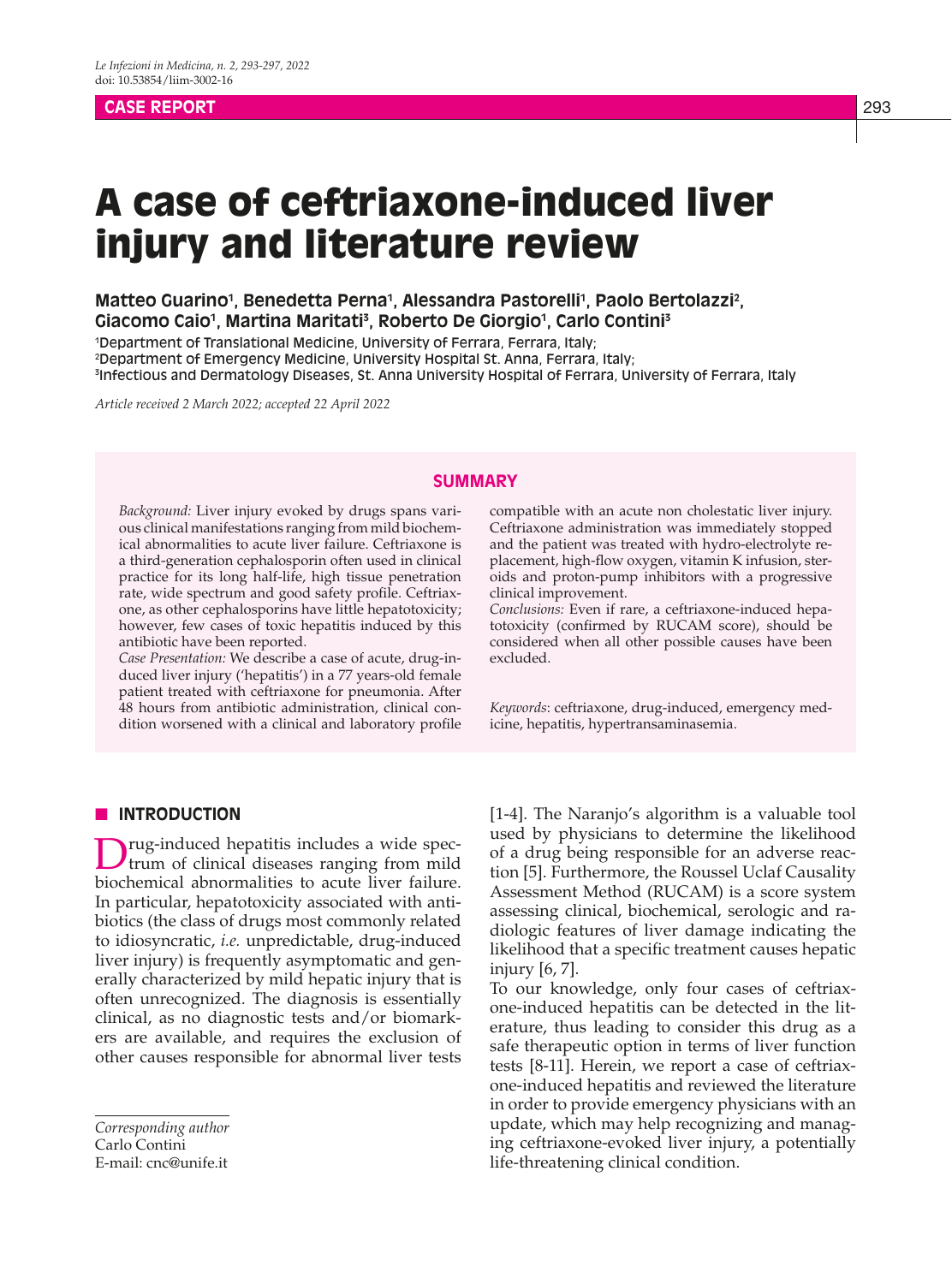#### n **CASE PRESENTATION**

A 77-year-old female was admitted to the Emergency Department of St. Anna University Hospital, Ferrara, Italy, for increasing dyspnoea and palpitations begun since about 3 days. Her clinical history disclosed multiple comorbidities, such as hypertension, previous ischemic heart disease, mitral valve substitution and paroxysmal atrial fibrillation in preventive anti-coagulant therapy with warfarin as the patient suffered from mild-to-moderate chronic kidney disease. The patient was recently diagnosed to have a colic and right pulmonary mass of 4 cm of uncertain nature. The vital parameters were within the normal range except for tachycardia with 150 bpm. The physical examination disclosed thoracic bilateral crackles without any other significant findings. Her ECG showed a wide-complex irregular tachy-arrhythmias compatible with atrial fibrillation with high ventricular response leading to left bundle branch block. A chest X-ray showed a middle lobe pneumonia with ipsilateral pleural effusion (in addition to the known mass). The patient was treated by increasing home diuretic regimen (furosemide 40 mg t.i.d.), adding beta-blockers (metoprolol 5 mg t.i.d.) and starting empiric antibiotic therapy with ceftriaxone (2 g daily) because of pulmonary infection proved microbiologically negative (already performed during a previous hospitalization). A trans-thoracic echocardiography was performed showing bi-atrial dilatation with normal systolic function. After 48 hours of treatment her clinical conditions worsened with hypotension, oxygen desaturation and contraction of diuresis. Lab tests showed a slight worsening of renal function, a moderate increase of gamma-glutamyl transferase  $(157 \text{ U/l}, n.v.: < 38)$  and a severe increase of aspartate aminotransferase (11961 U/L, n.v.: <35), alanine aminotransferase (6111 U/L, n.v.:  $\langle 35 \rangle$  and INR (24.92, n.v.: 0.8-1.2) with normal bilirubin and

alkaline phosphatase levels (all these tests were in the normal range on admission at the Emergency Department). The clinical and laboratory profile were compatible with an acute non cholestatic liver injury. Common causes of infective, metabolic or endocrine liver damage were excluded. Ultrasonography showed minimal enlarged liver size with an apparently preserved parenchyma and normal, non lythiasis gallbladder. No clinical bleeding manifestations occurred despite the high INR values. In the hypothesis of a drug-induced liver injury, ceftriaxone administration was immediately stopped. Hydro-electrolyte replacement (30 mL/kg), high-flow oxygen treatment and vitamin K infusion (phytomenedion 10 mg b.i.d.) were rapidly administered. Pulse methylprednisolone treatment was begun at 60 mg t.i.d. for the first 3 days then tapered down to 40 mg b.i.d. for other 4 days until discontinuation. The possible gastrolesive action of high-dose steroids and a possible stress gastritis were prevented with omeprazole e.v. 80 mg / day. The patient had a progressive reduction of the abnormal liver function tests (more than 50%) and clinical improvement occurred in about 72 hours (Table 1). Finally, after about two weeks from admission, the patient could be discharged in stable condition.

# **n** DISCUSSION

In the western countries, drugs are one of the most common cause of acute liver damage hence 'drug-induced liver injury' (DILI). Nonetheless, the diagnosis of DILI (in the absence of specific diagnostic tests) requires an accurate differential diagnosis aimed to exclude other causes of abnormal liver tests. The drugs that have been most frequently associated with liver damage include non-steroidal anti-inflammatory agents and antibiotics. Among the latter compounds, cephalosporins are thought to exhibit a better safety

**Table 1** - Trend of liver damage tests during hospitalization.

|             | Day 0 | Day 1 | Day 3 | Day 5 | Day 7 | Day 10 |
|-------------|-------|-------|-------|-------|-------|--------|
| <b>ALT</b>  | 34    | 68    | 6111  | 2899  | 622   | 177    |
| AST         | N.A.  | 65    | 11961 | 4737  | 67    | 70     |
| $\gamma GT$ | N.A.  | 30    | 157   | 80    | 80    | 60     |
| <b>INR</b>  | 2.31  | 2.98  | 24.92 | 2.01  | 1.45  | 1.39   |

*Note:* N.A. = not available.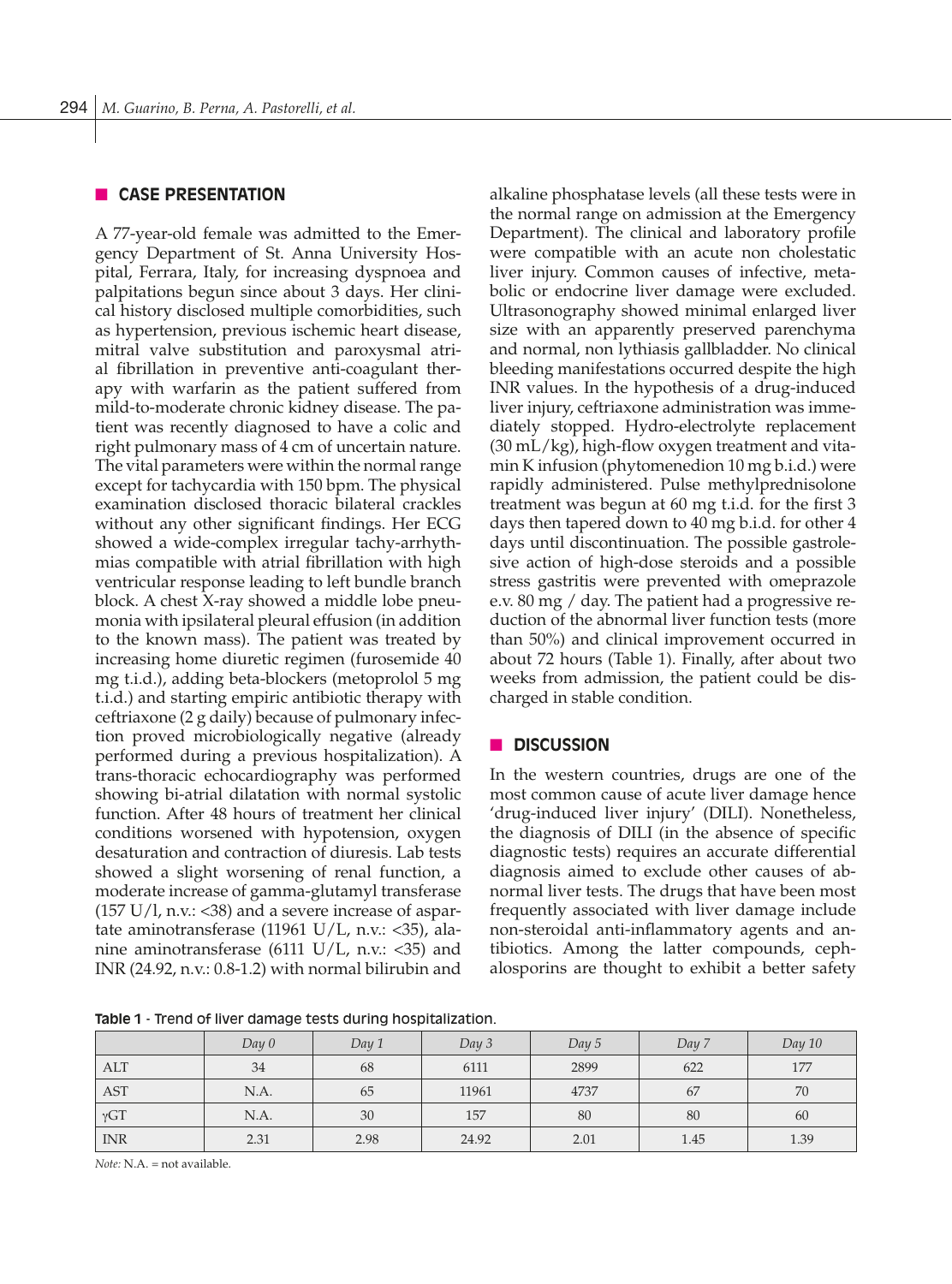|                             |  |  |  | Table 2 - The Naranio's algorithm (NA) showed the correlation between adverse reactions and drug adminis-         |  |  |  |  |
|-----------------------------|--|--|--|-------------------------------------------------------------------------------------------------------------------|--|--|--|--|
|                             |  |  |  | tration. In our case NA gave a scaffold of 6 leading to a probable correlation between the clinical situation and |  |  |  |  |
| ceftriaxone administration. |  |  |  |                                                                                                                   |  |  |  |  |

|                | Ouestion                                                                                                    | Yes  | No       | Not known | Score    |
|----------------|-------------------------------------------------------------------------------------------------------------|------|----------|-----------|----------|
|                | Are there previous conclusive reports on this reaction?                                                     | $+1$ | $\Omega$ |           | $+1$     |
| $\overline{2}$ | Did the adverse event appear after the suspect drug was administered?                                       | $+2$ | $-1$     | 0         | $+2$     |
| 3              | Did the adverse reaction improve when the drug was discontinued or specific<br>antagonist was administered? | $+1$ | $\Omega$ | $\Omega$  | $+1$     |
| $\overline{4}$ | Did the adverse reaction reappear when the drug was re-administered?                                        | $+2$ | $-1$     | $\Omega$  | $\Omega$ |
| 5              | Are there alternative causes that could solely have caused the reaction?                                    | $-1$ | $+2$     | 0         | $+2$     |
| 6              | Did the reaction re-appear when a placebo was given?                                                        | $-1$ | $+1$     | $\Omega$  | $+1$     |
| 7              | Was the drug detected in any body fluid in toxic concentration?                                             | $+1$ | $\Omega$ | $\Omega$  | 0        |
| 8              | Was the reaction more severe when the dose was increased, or less severe<br>when the dose was decreased?    | $+1$ | $\Omega$ | $\Omega$  |          |
| 9              | Did the patient have a similar reaction to the same or similar drugs in any<br>previous exposure?           | $+1$ | $\Omega$ | $\Omega$  |          |
| 10             | Was the adverse event confirmed by any objective evidence?                                                  | $+1$ | $\Omega$ | $\Omega$  | $\Omega$ |
|                |                                                                                                             |      |          | TOTAL     | h        |

*Note:* Yellow boxes denote the reported case.

The interpretation of the final score is as follows: 0 or less indicate that the drug is "unlikely" as a cause; 1 to 4 that it is "possible"; 5 to 8 "probable"; and greater than 8, "sure".

profile than amoxicillin/clavulanate and isoniazid because of a virtually absent hepatotoxicity [1-4]. However, ceftriaxone has been associated with development of biliary sludge, biliary colic and even cholestatic hepatitis when given in high doses [12, 13]. Furthermore, only a previous retrospective cohort study proposed a possible correlation between the dosage of ceftriaxone and the onset of liver damage [14]. Since in the reported case ceftriaxone was administrated in low-dose (*i.e.*, 2 g/die), an idiosyncratic etiology should be considered.

In our case, the main causes responsible for acute hepatitis, including viral agents, autoimmune disease, cholelithiasis, storage and endocrine diseases, were all excluded by specific tests. In consideration of the suspected adverse drug reaction, the Naranjo algorithm showed a scaffold of 6, which corresponded to a "probable" correlation between the drug administration and the clinical picture presented by the patient (Table 2) [5]. The RUCAM score, more specific for DILI, showed a scaffold of 7 points (Table 3). This tool confirmed the Naranjo assessment providing consistency to a "probable" correlation between cephalosporin and hepatic injury [6, 7]. A direct correlation with ceftriaxone could be verified by several approaches:

1) liver biopsy;

- 2) measurement of drug levels in the serum;
- 3) withdrawal/re-challenge of the drug leading to elevated transaminase levels, thus supporting the diagnosis of ceftriaxone-induced DILI (although in these studies the RUCAM score was not applied) [8-11].

In our case, all of these possibilities were excluded either for technical (the laboratory was unable

**Table 3** - The Roussel Uclaf Causality Assessment Method (RUCAM) score in our patient showed a total of 7 points making "probable" the correlation between ceftriaxone and liver injury (R ratio >5).

|                | Calculation of the RUCAM Score                        | Points |
|----------------|-------------------------------------------------------|--------|
| 1              | Time to onset                                         | $+2$   |
| $\overline{2}$ | Course                                                | $+3$   |
| 3              | Risk Factors (Alcohol abuse/Age $\geq 55$ years)      | $+1$   |
| $\overline{4}$ | Concomitant Drug(s)                                   | $+0$   |
| 5              | Search for Non-Drug Causes                            | $+0$   |
| 6              | Previous Information on Hepatotoxicity of<br>the Drug | $+1$   |
| 7              | Response to Readministration                          | $+0$   |
|                | <b>Total</b>                                          | 7      |

The interpretation of the final score is as follows: 0 or less indicate that the drug is "excluded" as a cause; 1 to 2 that it is "unlikely"; 3 to 5 "possible"; 6 to 8 "probable"; and greater than 8, "highly probable".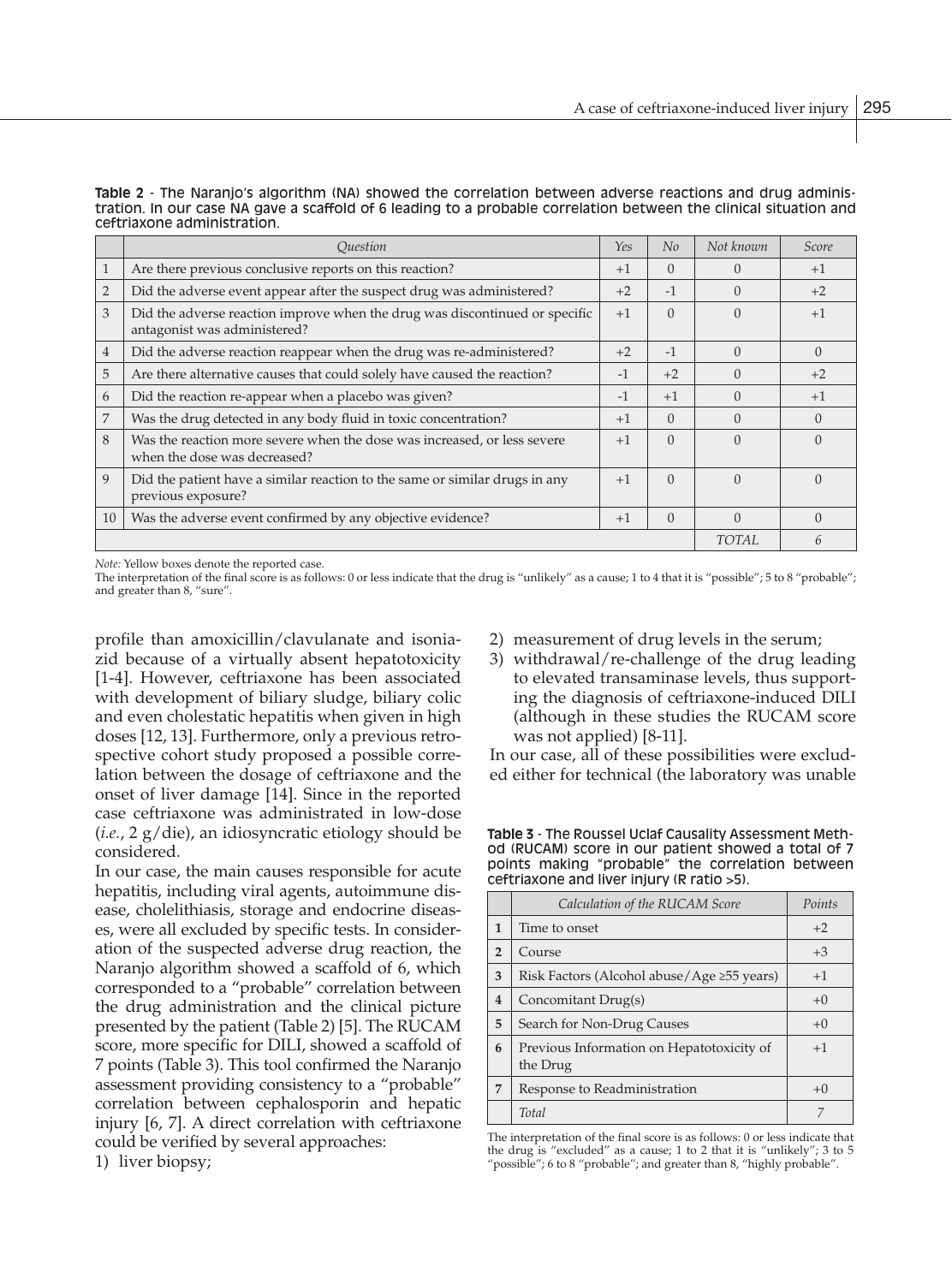|                        | ALT(U/l) | AST(U/I) | gGT(U/l) | ALP(U/I) | <b>INR</b> |
|------------------------|----------|----------|----------|----------|------------|
| Bell MJ et al. [6]     | 8098     | 21575    | N.A.     | N.A.     | 2,23       |
| Longo F et al. [7]     | 385      | 525      | 795      | 720      | N.A.       |
| Nadelman RB et al. [8] | N.A.     | N.A.     | N.A.     | N.A.     | N.A.       |
| Peker E et al. [9]     | 871      | 819      | 285      | 143      | N.A.       |
| Present case           | 6111     | 11961    | 157      | 80       | 24,92      |

**Table 4** - Comparison between the laboratory tests of previous cases of drug induced liver injury (DILI) and the herein presented patient.

*Note:* N.A. = not available.

to detect serum ceftriaxone levels) or ethical reasons: specifically, the patient denied consensus to undergo a liver biopsy; whereas, the withdrawal/re-challenge of ceftriaxone was impossible because of the patient's clinical condition. Thus, we had to rely upon an exclusion diagnosis reinforced by the positive RUCAM score as the most probable one.

Among the reported cases the time between the start of antibiotic therapy and the onset of hepatitis varied from 2 to 4 days and the clinical conditions progressively improved (with a reduction in liver damage tests) from 2 to 7 days after discontinuation of ceftriaxone in all reported patients (see Table 4 for comparison of lab tests between previous cases and the present one at the onset of liver injury) [8-11]. In previous evidence and likewise in our patient, the therapeutic approach was based on vital function emergency support, hydro-electrolytic replacement, high-dose steroids and prevention of bleeding with vitamin K (along with proton pump inhibitors). After discontinuation of antibiotic therapy, no fatal outcome has been described.

In conclusion, in cases of DILI, the clinical picture may result from idiosyncratic (unpredictable) or, less likely, non-idiosyncratic (predictable) toxic effects evoked by different compounds [12, 13]. Cephalosporins including ceftriaxone are known to have little hepatotoxicity [15, 16]. However, as in our patient, a related hepatotoxicity ceftriaxone-induced, as measured by RUCAM score, should be considered in any case characterized by elevated liver enzymes, when all other possible causes have been excluded.

# **Ethics approval and consent to participate**

As a literature review, not actively involving patients, ethics committee approval was not deemed necessary.

# **Patient consent for publication**

Written informed consent was obtained from the patient for publication of this Case report. A copy of the written consent is available for review by the Editor of this journal.

#### **Competing interests**

None declared.

#### **Funding**

The authors have not declared a specific grant for this research from any funding agency in the public, commercial or not-for-profit sectors.

## **Contributors**

Matteo Guarino, Benedetta Perna, Alessandra Pastorelli and Paolo Bertolazzi design and conceptualisation and wrote the first draft of the manuscript. Alessandra Pastorelli, Paolo Bertolazzi and Giacomo Caio reviewed the literature. Matteo Guarino, Martina Maritati, Roberto De Giorgio and Carlo Contini participated in the clinical assessment of the patient and critically reviewed the paper. All authors have read and approved the manuscript.

# n **REFERENCES**

[1] Katarey D, Verma S. Drug-induced liver injury. *Clin Med (Lond.).* 2016; 16, s104-s9.

[2] Hautekeete ML. Hepatotoxicity of antibiotics. *Acta Gastroenterol Belg.* 1995; 58, 290-6.

[3] Leise MD, Poterucha JJ, Talwalkar JA. Drug-Induced Liver Injury. *Mayo Clin Proc.* 2014; 89, 95-106.

[4] Thiim M, Friedman LS. Hepatotoxicity of antibiotics and antifungals. *Clin Liver Dis.* 2003; 7, 381-99.

[5] Naranjo CA, Lanctôt KL. Recent developments in computer-assisted diagnosis of putative adverse drug reactions. *Drug Saf.* 1991; 6, 315-22.

[6] Danan G, Benichou C. Causality assessment of adverse reactions to drugs-I. A novel method based on the conclusions of International Consensus Meeting: appli